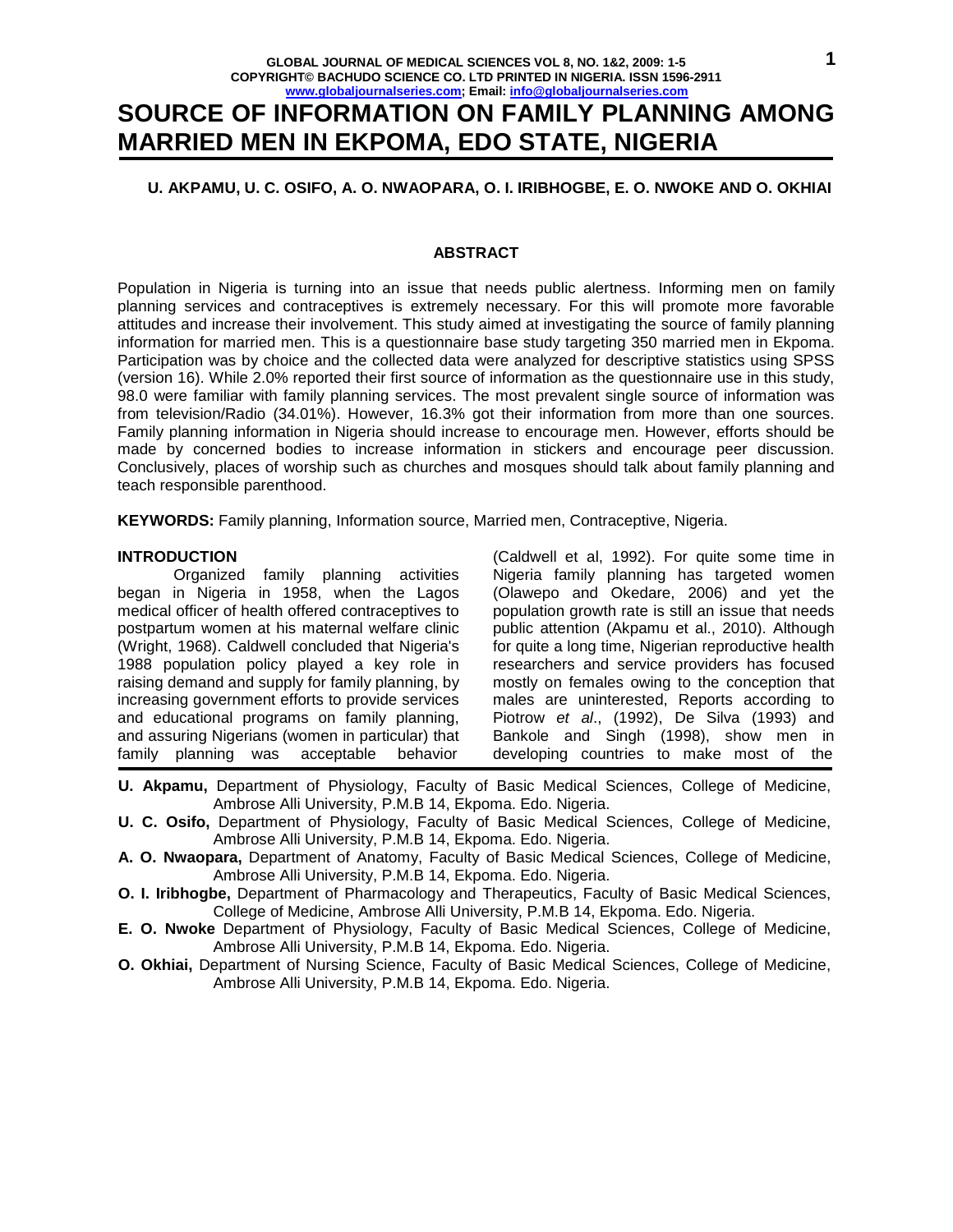decisions regarding family formation. Thus, the importance of male to the practice of responsible parenthood cannot be kept secret. Research has also shown that men need information and want to be involved in reproductive matters (PIP. 1994; Osifo et al., 2010).

 In most nations, family planning services are dispensed through a variety of service delivery channels in the public and private sectors (Lacey et al, 1997). Confusingly, past studies acknowledged high level of familiarity to family planning in Nigeria (Obionu, 1998; Drennan, 1998). With the present population size and its rate of growth, one will be force to ask if its inhabitants are informed or aware of family planning and contraceptives. Interestingly, previous study shows men in Ekpoma, Nigeria to be aware and involved in family planning (Nwaopara et al., 2009; Osifo et al., 2010). The question now is what is their source of information? For this might give a clue to control the growing population. This study therefore aims at investigating the source of family planning information for married men in Ekpoma, Edo State, Nigeria. The focus on married men is based on the assertion that men in developing countries like Nigeria make most of the decisions regarding family formation.

## **MATERIALS AND METHODS**

 Ekpoma the study area propels between latitude 60 40 $^{\circ}$  N 60 45 $^{\circ}$  N and longitude 60 05 $^{\circ}$  E 60 10 $^{\circ}$  E (Obabori et al, 2006). The 2006 census estimated its population to be approximately 125,842 (63785 males and 62,057 females) inhabitances (NPC, 2006). The people speak Esan as their tribal language. However, they also understand and speak English. Infact, this area host he state own University; Ambrose Alli University.

 This is a cross sectional descriptive study involving three hundred and fifty (350) married male respondents drawn from accessible homes and work places in Ekpoma, be it private or government. The study was conducted in compliance with the Declaration on the Right of the subject (World Medical Association, 2000). Also, an informed consent was obtained from all subjects and participation in the study was by wiliness of the respondent.

 A suitably designed and pre-tested questionnaire was employed for data collection. It sought for information on age, occupation, religion, educational status (section 1), family planning information source (section 2). Data was collected until the required population was reach and extend between June 2009 and September 2009.

 All the data collected were then analyzed using SPSS software (version 16) for descriptive statistic and then presented with suitable tables.

# **RESULTS**

Table 1 shows the frequency distribution of socio demographic characteristic of respondent. Although the age range was from 18 and above, however, in analysed result, there was no respondent below 25 years of age. Respondents between the ages of 40 and 49 were the most prevalence (35.2%). They all have one form of education or the other with 18 (5.1%) respondents having primary education, 45 (12.9%) secondary education and 287 (82.0%) tertiary education. Except for 3.1% who were unemployed, others have occupational involvement with 14% indulged in farm work, 22.3% self employed and 60.6% civil servants. Of the total 350 respondents, 92.9% were Christians while 7.1% were Moslem.

 Interestingly, ninety eight (98.0%) percent of the respondent were aware of family planning and contraceptives amongst which 34% claimed their source of information to be through electronic media specifically television/radio only. Those who claim not aware of family planning reported the questionnaire used in this study as their source of information (see table 2). In addition, those who reported being aware, 16.3% claim to haved be informed through more than one source (see table 3).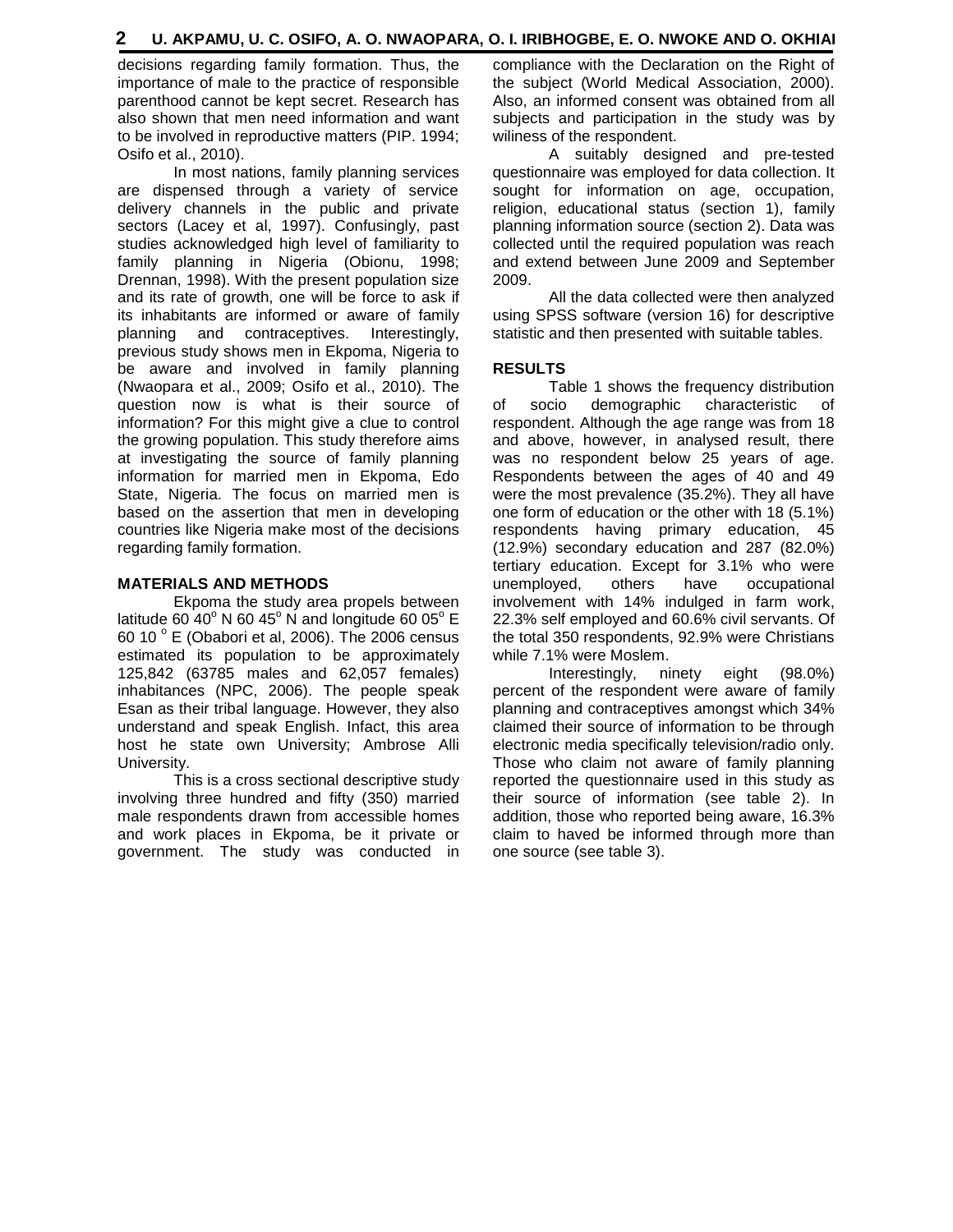| Socio demographic  |            | <b>Frequency</b> | Percentage (%) |
|--------------------|------------|------------------|----------------|
| Age:               | $20 - 29$  | 13               | 3.7            |
| $30 - 39$          |            | 111              | 31.7           |
| $40 - 49$          |            | 123              | 35.2           |
| $50 - 59$          |            | 77               | 22.0           |
| 60 and above       |            | 26               | 7.4            |
|                    |            |                  |                |
| <b>Education:</b>  | Primary    | 18               | 5.1            |
| Secondary          |            | 45               | 12.9           |
| Tertiary           |            | 287              | 82.0           |
|                    |            |                  |                |
| <b>Occupation:</b> | Unemployed | 11               | 3.1            |
| Farmer             |            | 49               | 14.0           |
| Self employed      |            | 78               | 22.3           |
| Civil servant      |            | 212              | 60.6           |
|                    |            |                  |                |
| <b>Religion:</b>   | Christians | 325              | 92.9           |
| Moslem             |            | 25               | 7.1            |
|                    |            |                  |                |

**Table 1:** Respondent's socio demographic characteristics

**Table 2:** Respondents with single source of information

| Source of information       | <b>Frequency</b> | Percentage (%) |
|-----------------------------|------------------|----------------|
|                             |                  |                |
| Tv/ Radio                   | 119              | 34.0           |
| Clinic                      | 68               | 19.4           |
| <b>Friends</b>              | 63               | 18.0           |
| News paper/ stickers        | 28               | 8.0            |
| Church                      | 8                | 2.3            |
| Questionnaire of this study |                  | 2.0            |
|                             |                  |                |
|                             |                  |                |
| Total                       | 293              | 83.7           |

**Table 3:** Respondents with multiple sources of information

| Source of information | <b>Frequency</b> | Percentage |
|-----------------------|------------------|------------|
|                       |                  |            |
| Two of the above      | 29               | 8.3        |
| Three of the above    | 22               | 6.3        |
| Four of the above     | 0                | 0.0        |
| Five of the above     | 0                | 0.0        |
| All of the above      | 6                | 17         |
| <b>otal</b>           | 57               | 16.3       |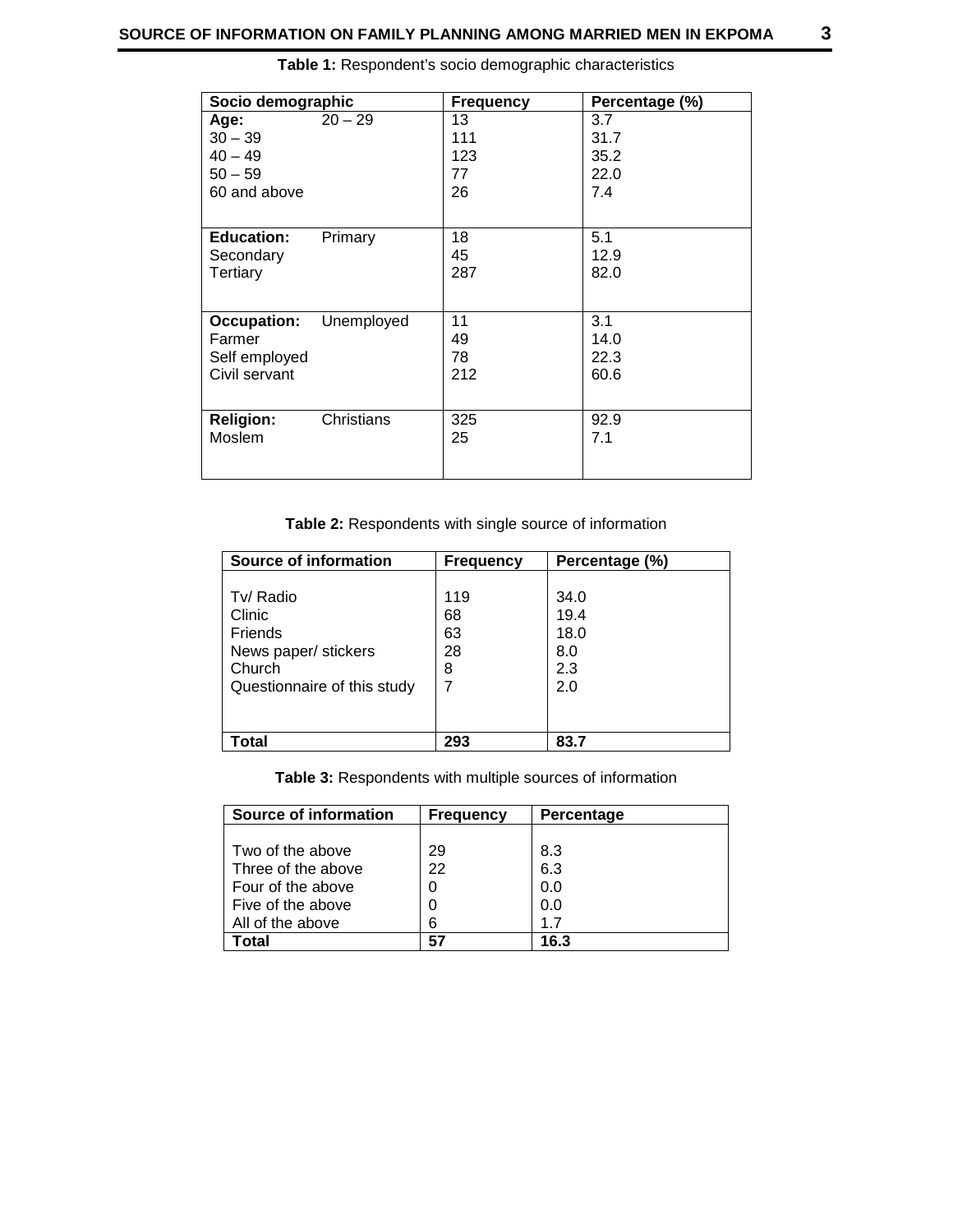#### **DISCUSSION**

 From the results of this study, none of the respondents were below the age of 25 and this might be due to the current economic constraints or desire for higher education as reported by Eguavoen (2007). It was also observed that education, employment status and religious status appear not to be typical of Nigeria as a whole but represent the fact that southerners are more of Christians and are believed to be more educated. Moreover, the city under study is a university town and a local government headquarters with concentrations of both private and government owned primary and secondary schools. Hence, the desire for education is expectedly higher and most residents in such towns or cities like Ekpoma hosting institutions or industries are usually more favoured for employment.

 Interestingly, 98% were aware of family planning and contraceptives. Enquiry about the source of contraceptive is a standard part of family planning surveys that assess knowledge, attitudes, and practices, and these surveys are commonly used in Nigeria and elsewhere (Chaya et al, 1997; Khalifa, 1992). The underlying proposition is that knowing where users obtain different contraceptive methods is useful for planning service delivery (Ladipo, 2005). This study revealed electronic media specifically television/Radio (34%) to be the major source of information for family planning, contraceptives and reproductive matters. This however agrees with the study of Lacey et al., (1997). In addition, Clinic (19.4%) and friend's discussion (18.0%) were also favorable. However, clinic may not be an encouraging site to meet men probable because men do not join their wife/ wives to the clinic during visit to Program that involves reproductive matters. Peer groups discussion may not also be favorable probable because of cultural factors that discourage discussion of reproductive matters. Alternatively, places of religious worship are alternative dissemination strategies to reach men and their spouse in disseminating family planning information in both rural and urban areas. Although in this study only 2.3% reported their source of information as place of religious worship (church). This suggests the need to include religious leaders to achieving male involvement to reproductive health as their involvement may reaffirm family planning as acceptable behaviors to the congregation.

 Report has shows the numbers and types of places where individuals and couples can receive family planning in developing countries to increase tremendously and that services and supplies can now be obtained from public facilities and community outreach programs (Lacey et al, 1997). The findings of this study suggest that different information source on family planning are needed to reach married men. Furthermore, easy accessibility to source of information such as place of worship may popularize the need to practice responsible parenting and family planning. However, in most communities in Nigeria discussion of reproductive issues to an extend is unacceptable. People can begin to see it as important when such issues are discussed in the church and mosque.

 Conclusively, the church and mosque should be seen as a target point to achieving population control, reducing unsafe abortion, maternal mortality and morbidity. Family planning researchers and service providers, the Government and others involve in family planning and population control should find a way of informing religious leaders of their importance to reversing the trend of population growth, rate of abortion and women mortality and morbidity due to pregnancy.

### **REFERENCES**

- Akpamu, U., Nwoke, EO., Osifo, UC., Igbinovia, ENS and Adisa AW., 2010. Knowledge and Acceptance of 'Vasectomy as a Method of Contraception' amongst Literate Married Men in Ekpoma, Nigeria. Afr. J. Biomed. Res. 13; 153 – 156
- Bankole, A and Singh, S., 1998. Couples' fertility and contraceptive decisionmaking in developing countries: hearing theman's voice, International Family Planning Perspectives, 24(1):15–24.
- Caldwell, J. C., Orubuloye, I. O and Caldwell, P., 1992. "Fertility Decline in Africa: A New Type of Transition?" Population and
- Development Review, 18**:**211-242, 1992. Chaya, N., Helsing, K and Conly, S. R., 1997.
- Contraceptive choice: Worldwide access to family planning. 1997 report on progress towards world population stabilization [wallchart]. Washington (D.C.): Population Action International; 1997.
- De Silva P., 1993. Male influence on female contraception, in: Senanayake P and Kleinman RL, eds., Family Planning—